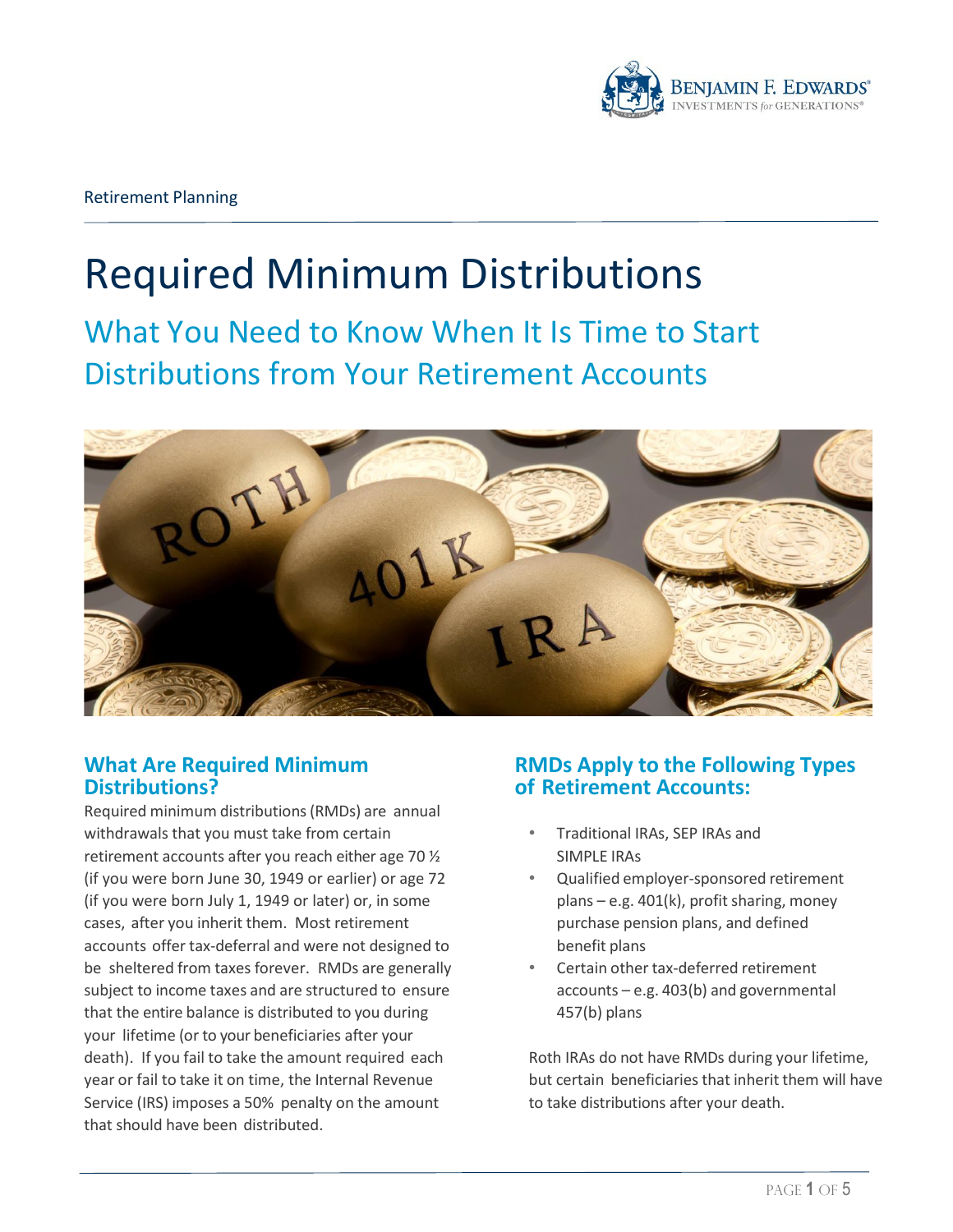

## **When Must Distributions Begin? Traditional IRAs, SEPs and SIMPLEs.** If you are

the owner of a traditional, SEP or SIMPLE IRA, your first RMD must be taken no later than April 1st of the year following the year in which you turn either age 70 ½ (if you were born on June 30, 1949 or earlier) or age 72 (if you were born July 1, 1949 or later). This date is known as your "required beginning date". For example, if your birthday is March 1, 1949, you will turn age 70 ½ on September 1, 2019 and your required beginning date would be April 1, 2020. But if your birthday is November 1, 1949, you will turn 70 ½ on May 1, 2020 and your required beginning date would be April 1, 2022 (after turning age 72). Every year after your first RMD year, the annual RMD amount must be taken no later than December 31<sup>st</sup>.

#### **Employer-Sponsored Qualified Retirement**

**Plans.** If you are still working you can generally delay taking RMDs from your employer's retirement plan until you retire. That's because your required beginning date is April 1st of the year following the later of turning either age 70 ½ (if you were born June 30, 1949 or earlier) or age 72 (if you were born July 1, 1949 or later), or your retirement. However, if you currently own 5% or more of the business or you have already retired but have assets remaining in the plan, then RMDs cannot be delayed. Always check with your plan's administrator to see what your required beginning date is.

**Roth IRAs.** If you are the owner of a Roth IRA, then there is no required beginning date and are no RMDs during your lifetime. However, some beneficiaries will be required to receive RMDs after your death from the inherited Roth IRA.

#### **Planning Tip**

Consider carefully the timing of your first required minimum distribution. For lifetime RMDs, although you are not required to take the first distribution in the calendar year in which you turn age 70 ½ or 72 (depending on your date of birth), keep in mind that your RMD generally is considered taxable income to you. If you wait to take your first RMD until after December 31, you must receive it by April 1 of the following year. Your second RMD will also have to be taken by December 31 of that year – meaning you'll face taxes on two distributions in the same calendar year. The increase in taxable income could put you in a higher income tax bracket for that year as a result.

# **How Much Must Be Distributed Each Year?**

The amount you are required to take each year is determined by dividing your prior year-end account balance by the appropriate life expectancy factor. The life expectancy table that is used in the calculation will vary.

**Lifetime RMDs**. The IRS Uniform Lifetime Table is used for most lifetime RMDs. You use the life expectancy that corresponds to the age you will attain during that calendar year. For example, if you are age 71 now, but will turn age 72 before the end of the year, you will use the uniform life expectancy of a 72 year-old (27.4 years) in your RMD calculation for this year. The next year, you will use the life expectancy applicable to a 73-year-old (26.5 years). If you are married and your sole beneficiary for the entire year is your spouse, and he or she is more than 10 years younger than you, you may instead use the IRS Joint Life Expectancy Table, which will reduce the amount of the RMD.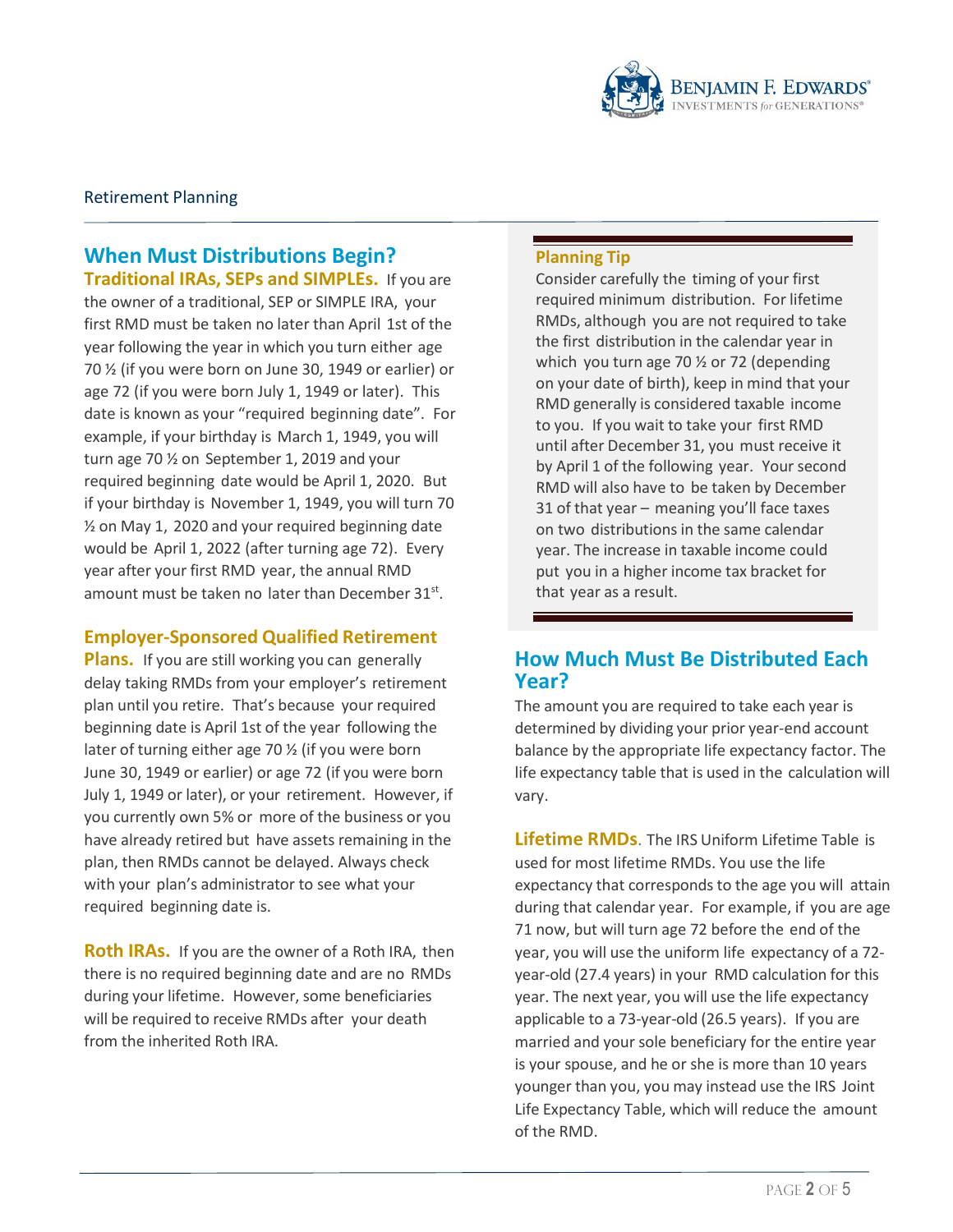

<u> The Common State State State State State Sta</u>

# Retirement Planning

|             | <b>Uniform Lifetime Table</b> |                                                                             |        |                               |            |  |
|-------------|-------------------------------|-----------------------------------------------------------------------------|--------|-------------------------------|------------|--|
| For Use by: |                               |                                                                             |        |                               |            |  |
|             | <b>· Unmarried Owners</b>     |                                                                             |        |                               |            |  |
|             |                               | · Married Owners Whose Spouses Are Not More Than 10 Years Younger           |        |                               |            |  |
|             |                               | · Married Owners Whose Spouses Are Not the Sole Beneficiaries of Their IRAs |        |                               |            |  |
| Age         | <b>Distribution</b><br>Period | Percentage                                                                  | Age    | <b>Distribution</b><br>Period | Percentage |  |
| 72          | 27.4                          | 3.65%                                                                       | 97     | 7.8                           | 12.82%     |  |
| 73          | 26.5                          | 3.77%                                                                       | 98     | 7.3                           | 13.70%     |  |
| 74          | 25.5                          | 3.92%                                                                       | 99     | 6.8                           | 14.71%     |  |
| 75          | 24.6                          | 4.07%                                                                       | 100    | 6.4                           | 15.63%     |  |
| 76          | 23.7                          | 4.22%                                                                       | 101    | 6.0                           | 16.67%     |  |
| 77          | 22.9                          | 4.37%                                                                       | 102    | 5.6                           | 17.86%     |  |
| 78          | 22.0                          | 4.55%                                                                       | 103    | 5.2                           | 19.23%     |  |
| 79          | 21.1                          | 4.74%                                                                       | 104    | 4.9                           | 20.41%     |  |
| 80          | 20.2                          | 4.95%                                                                       | 105    | 4.6                           | 21.74%     |  |
| 81          | 19.4                          | 5.15%                                                                       | 106    | 4.3                           | 23.26%     |  |
| 82          | 18.5                          | 5.41%                                                                       | 107    | 4.1                           | 24.39%     |  |
| 83          | 17.7                          | 5.65%                                                                       | 108    | 3.9                           | 25.64%     |  |
| 84          | 16.8                          | 5.95%                                                                       | 109    | 3.7                           | 27.03%     |  |
| 85          | 16.0                          | 6.25%                                                                       | 110    | 3.5                           | 28.57%     |  |
| 86          | 15.2                          | 6.58%                                                                       | 111    | 3.4                           | 29.41%     |  |
| 87          | 14.4                          | 6.94%                                                                       | 112    | 3.3                           | 30.30%     |  |
| 88          | 13.7                          | 7.30%                                                                       | 113    | 3.1                           | 32.26%     |  |
| 89          | 12.9                          | 7.75%                                                                       | 114    | 3.0                           | 33.33%     |  |
| 90          | 12.2                          | 8.20%                                                                       | 115    | 2.9                           | 34.48%     |  |
| 91          | 11.5                          | 8.70%                                                                       | 116    | 2.8                           | 35.71%     |  |
| 92          | 10.8                          | 9.26%                                                                       | 117    | 2.7                           | 37.04%     |  |
| 93          | 10.1                          | 9.90%                                                                       | 118    | 2.5                           | 40.00%     |  |
| 94          | 9.5                           | 10.53%                                                                      | 119    | 2.3                           | 43.48%     |  |
| 95          | 8.9                           | 11.24%                                                                      | $120+$ | 2.0                           | 50.00%     |  |
| 96          | 8.4                           | 11.90%                                                                      |        |                               |            |  |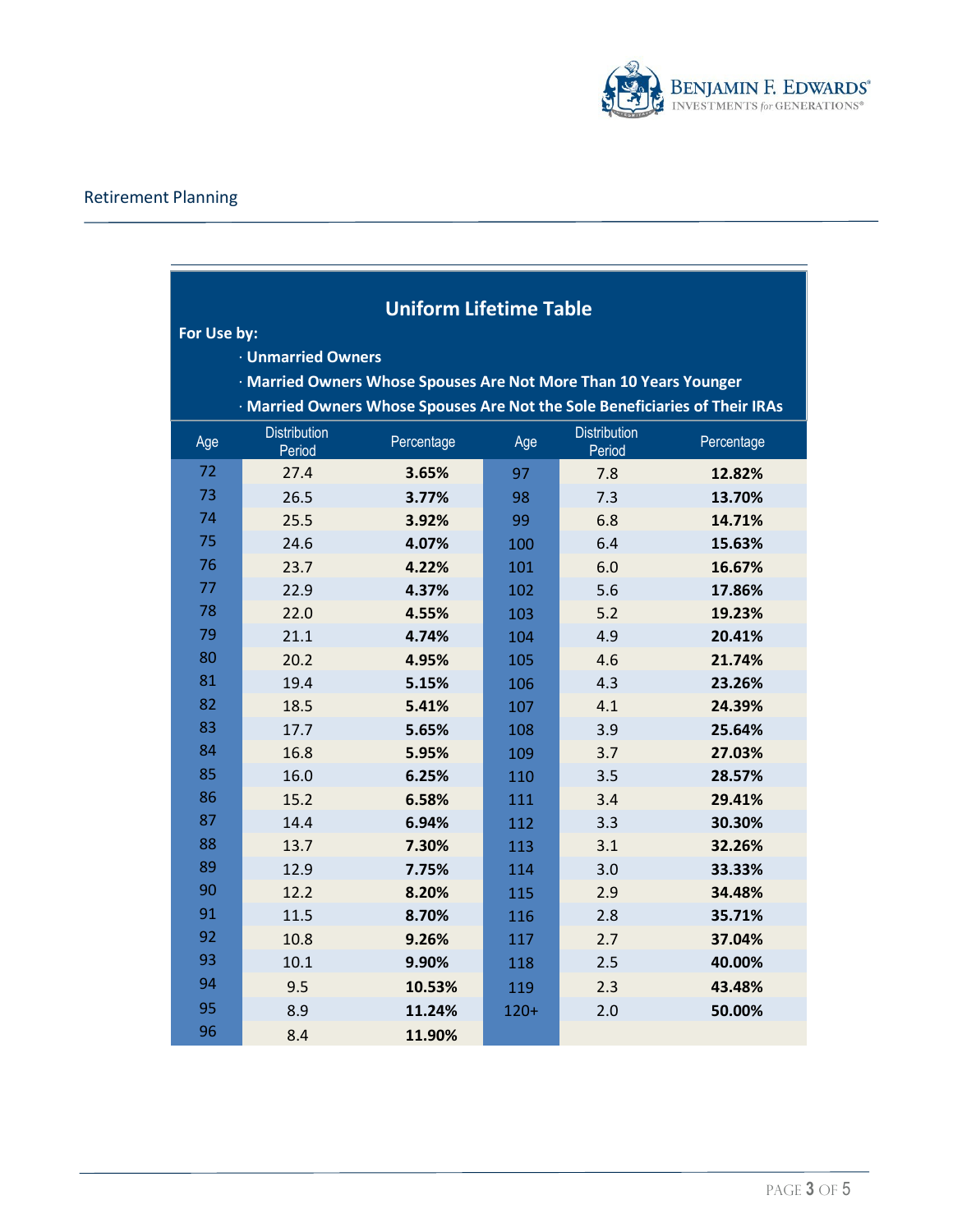

#### Retirement Planning

## **Are RMDs Taxable?**

Distributions you receive during your lifetime are generally taxed as ordinary income for traditional IRAs and employer-sponsored retirement plans. Special rules apply to determine the taxation of after-tax contributions distributed, if applicable. Distributions are reported on IRS Form 1099-R.

#### **Planning Tip**

Required minimum distributions do not have to be taken in cash. If you do not need income and would like to maintain a position in a particular security, you can move the security to a taxable account to satisfy the RMD. The fair market value of the security at the time of the in-kind distribution determines the amount that is reported to the IRS to include in taxable income and establishes the cost basis for the security in the taxable account. Keep in mind that the in-kind RMD has to be made to a non-retirement account. The IRS does not allow you to roll over *any* amount needed to satisfy an RMD to another IRA or eligible qualified plan.

# **Can I Gift My RMD to Charity?**

Charitable contributions can be claimed as an itemized deduction on your income tax return, potentially lowering your taxable income by the same amount. However, the tax deduction is subject to certain limits and might not completely offset the total tax cost of a distribution for some individuals if that gift is made to a charity after a distribution from your retirement account is paid to you.

However, if you are age 70 ½ or older you may want to consider Qualified Charitable Distributions (QCDs). QCDs are income-tax-free if the gift is made directly from a traditional IRA to an eligible

charitable organization, for amounts up to \$100,000 a year. QCDs are not available from SEP or SIMPLE IRAs, or from employer-sponsored retirement plans such as 401(k) plans. In addition, when you use a QCD, you cannot also claim the same distribution as a charitable contribution.

## **Does Each Retirement Account Distribute a Separate RMD?**

If you have multiple retirement accounts, you might be able to take your RMD from only one account. This is commonly referred to as RMD aggregation. If you choose to aggregate your RMDs, you must exercise extreme caution, as improper aggregation can result in withdrawing less than the required amount and thereby triggering the IRS 50% penalty.

**Traditional IRAs, SEPs and SIMPLEs.** If you have a combination of traditional IRAs, SEP IRAs or SIMPLE IRAs, the RMD amount for each can be totaled and taken from one or more of the accounts as long as they are for the same account owner.

#### **Planning Tip**

As you approach your required beginning date, it is important to get organized and identify all accounts that will need to have RMDs. You can simplify your record keeping and make it easier to manage your required minimum distributions by eliminating the need to receive multiple checks from various retirement accounts by consolidating. For your convenience, you can also set up your IRA to automatically distribute the RMD to you each year.